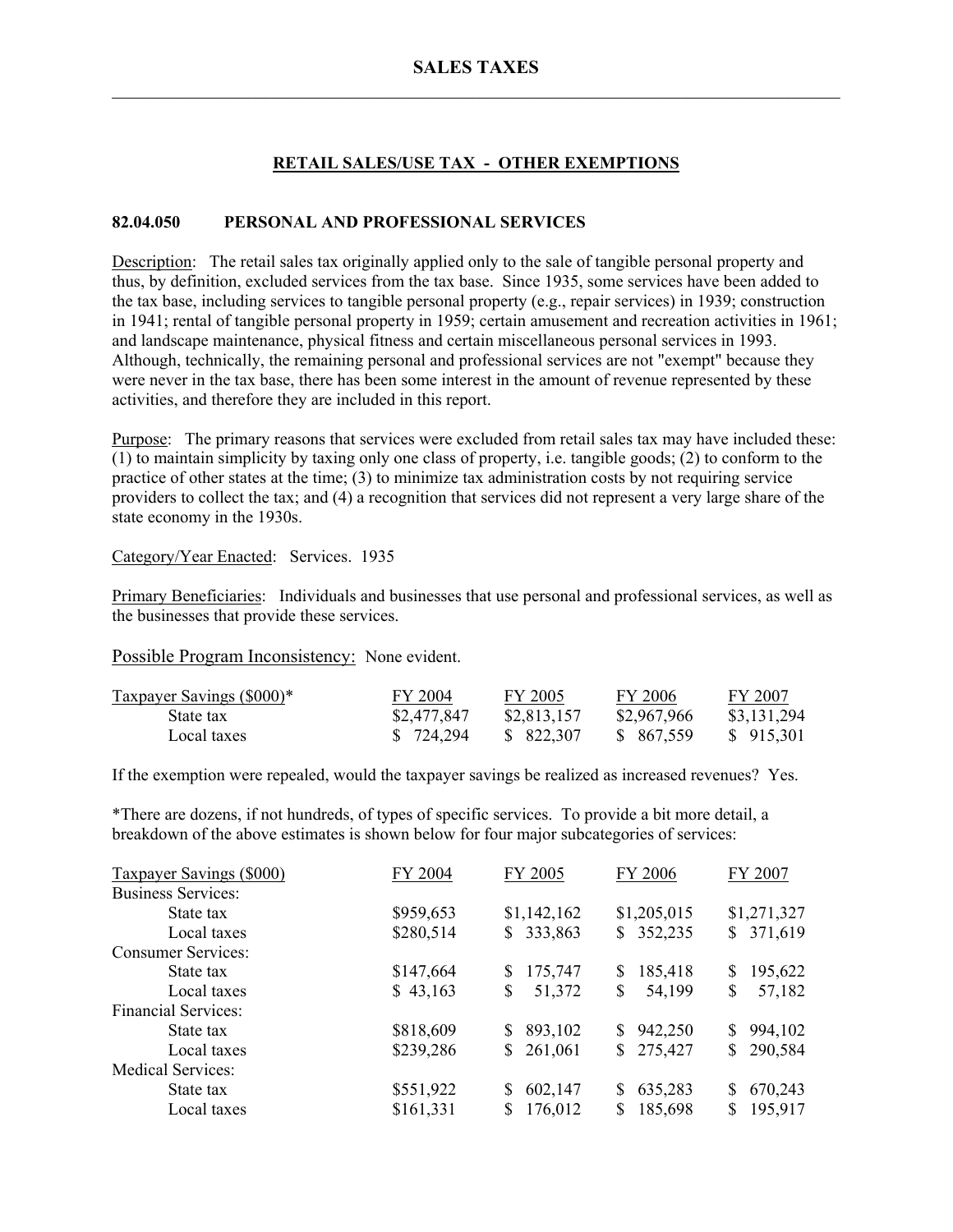# **82.04.050(2a) APARTMENT LAUNDRY FACILITIES**

Description: Charges for the use of coin-operated laundry facilities are excluded from the definition of retail sale, if the facilities are located in apartment houses, rooming houses or mobile home parks and they are for the exclusive use of tenants. As a result, firms that operate laundry machines for tenants do not collect sales tax but are subject to B&O tax under the service classification.

Purpose: For administrative convenience, so that operators of coin-operated laundry machines do not have to include the small amount of sales tax into the charge required to operate the machines. Also, apartment owners who own such machines generally have no other state excise tax liability and are not registered with the Department.

## Category/Year Enacted: Individuals. 1998

Primary Beneficiaries: Firms that contract to provide coin-op laundry machines in apartment buildings, apartment owners, and their tenants.

Possible Program Inconsistency: None evident.

| <b>Taxpayer Savings (\$000)</b> | FY 2004 | FY 2005  | FY 2006  | FY 2007             |
|---------------------------------|---------|----------|----------|---------------------|
| State tax                       | \$3,042 | \$ 3.210 | \$ 3,386 | $\frac{1}{2}$ 3.573 |
| Local taxes                     | -888    | -937     | 989      | \$ 1.043            |

If the exemption were repealed, would the taxpayer savings be realized as increased revenues? Yes.

## **82.04.050(2d) JANITORIAL SERVICES**

Description: The definition of retail sale specifically excludes janitorial services, which are defined as cleaning and caretaking of buildings and structures, e.g., washing of windows and walls, cleaning and waxing of floors, and cleaning of rugs, drapes and upholstery (if done in the same location).

Purpose: To recognize that cleaning buildings does not meet the current definition of retail sale, since the activity is oriented toward merely preserving structures in their current condition, rather than actually changing the structure.

Category/Year Enacted: Services. 1935; although the specific language excluding cleaning of buildings did not appear in the definition until 1943.

Primary Beneficiaries: Janitorial service firms and their customers.

Possible Program Inconsistency: None evident.

Taxpayer Savings (\$000) Estimates included with personal and professional services above.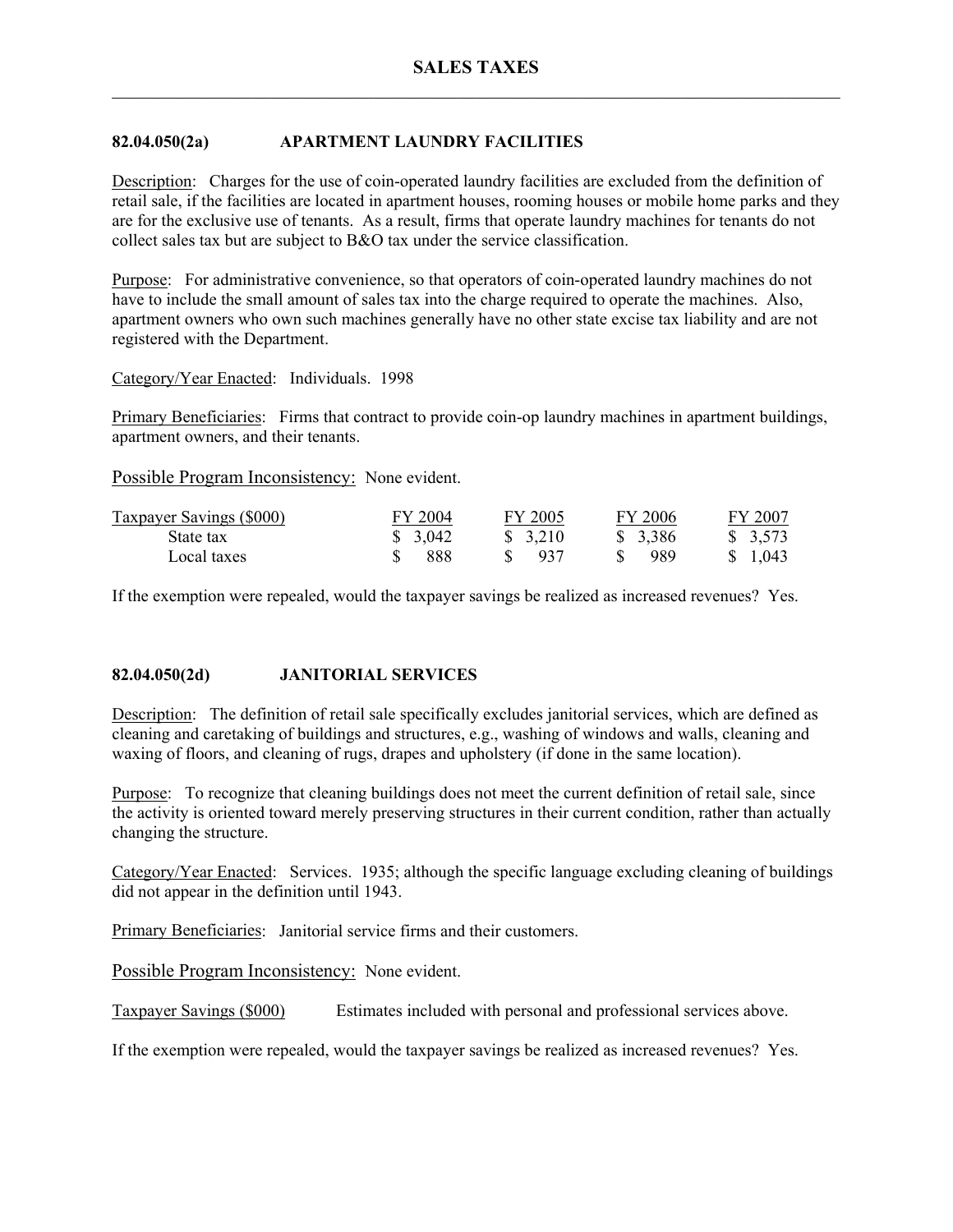# **82.04.050(3e) TREE TRIMMING UNDER POWER LINES**

Description: Excluded from the definition of retail sales are charges for pruning, trimming, repairing, removing, and clearing of trees and brush near electric transmission or distribution lines or equipment. To qualify, the work must be performed by or under the direction of an electric utility.

Purpose: To clarify the tax liability of these activities in light of the extension of sales tax to landscaping services in 1993.

Category/Year Enacted: Tax base. 1995

Primary Beneficiaries: Firms that prune trees and brush under electric power transmission lines and the power companies that contract for their services.

Possible Program Inconsistency: None evident.

| <b>Taxpayer Savings (\$000)</b> | FY 2004 | FY 2005 | FY 2006  | FY 2007 |
|---------------------------------|---------|---------|----------|---------|
| State tax                       | \$2,358 | \$2,428 | \$ 2,501 | \$2,576 |
| Local taxes                     | 690     |         |          | 754     |

If the exemption were repealed, would the taxpayer savings be realized as increased revenues? Yes.

## **82.04.050(6) CUSTOMIZED COMPUTER SOFTWARE**

Description: Under the definition of retail sale, customized computer software, including customization of canned software, is not subject to retail sales tax. Instead, persons who produce customized software are subject to B&O tax under the service classification.

Purpose: To reflect the fact that producing customized software is considered as a service.

Category/Year Enacted: Services. 1998 Custom software had always been considered as a service rather than a retail sale but not until 1998 was this specifically recognized in the law.

Primary Beneficiaries: Buyers of custom and customized canned software.

Possible Program Inconsistency: None evident.

| <b>Taxpayer Savings (\$000)</b> | FY 2004  | FY 2005  | FY 2006  | FY 2007  |
|---------------------------------|----------|----------|----------|----------|
| State tax                       | \$20,603 | \$22,148 | \$23,809 | \$25,595 |
| Local taxes                     | \$6,022  | \$6,474  | \$ 6,960 | \$ 7.482 |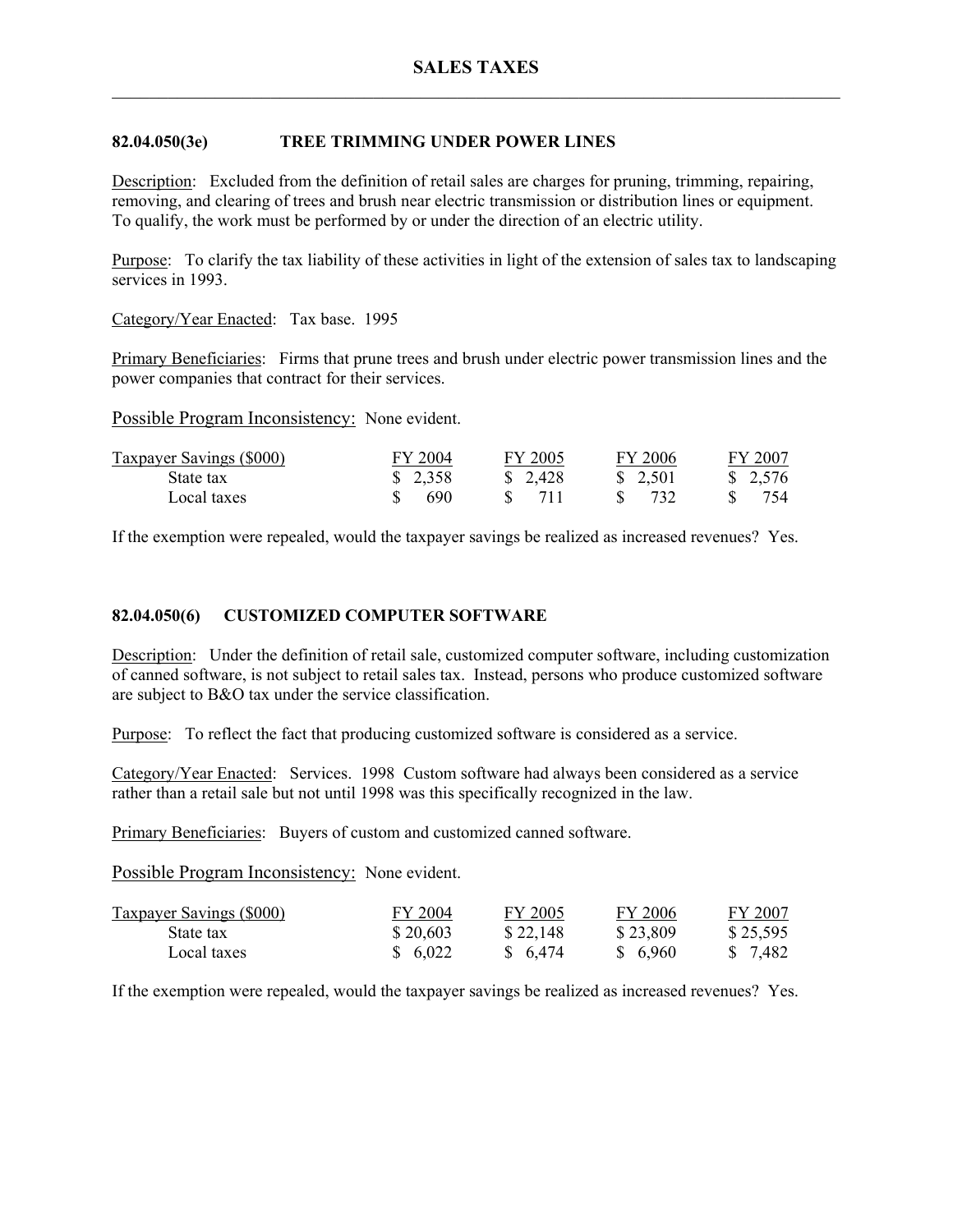## **82.04.062 PRECIOUS METALS & BULLION**

Description: Sales of precious metals and monetized bullion from stock are exempt from retail sales tax. Wholesale and retail sales are also exempt from B&O tax, but dealers in these metals are subject to B&O service tax on commissions received.

Purpose: To provide tax relief to coin and bullion dealers who experience competition from dealers in other states which do not levy retail sales tax on such transactions.

Category/Year Enacted: Other business. 1985

Primary Beneficiaries: Coin and bullion investment dealers and purchasers.

Possible Program Inconsistency: None evident.

| Taxpayer Savings (\$000) | FY 2004           | FY 2005 | FY 2006 | FY 2007 |
|--------------------------|-------------------|---------|---------|---------|
| State tax                | \$2,500           | \$2,500 | \$2,500 | \$2,500 |
| Local taxes              | $\frac{1}{2}$ 731 |         |         | 731     |

If the exemption were repealed, would the taxpayer savings be realized as increased revenues? Yes; however, these purchases can easily be made via mail order and the tax would be difficult to collect.

### **82.08.010(1) TRADE-INS**

Description: The definition of selling price for purchases subject to retail sales tax may exclude the value of trade-ins. To qualify, the used items must be accepted by the vendor and be of "like-kind." For example, a used trombone may be traded-in for a new French horn, since both are musical instruments.

Purpose: To encourage purchases of new items, especially motor vehicles.

Category/Year Enacted: Individuals. 1984 (by initiative of the voters).

Primary Beneficiaries: Vehicle and farm implement dealers.

Possible Program Inconsistency: None evident.

| <b>Taxpayer Savings (\$000)</b> | FY 2004   | FY 2005   | FY 2006   | FY 2007   |
|---------------------------------|-----------|-----------|-----------|-----------|
| State tax                       | \$125,000 | \$130,000 | \$134,000 | \$138,000 |
| Local taxes                     | \$36,538  | \$38,000  | \$39,169  | \$40,338  |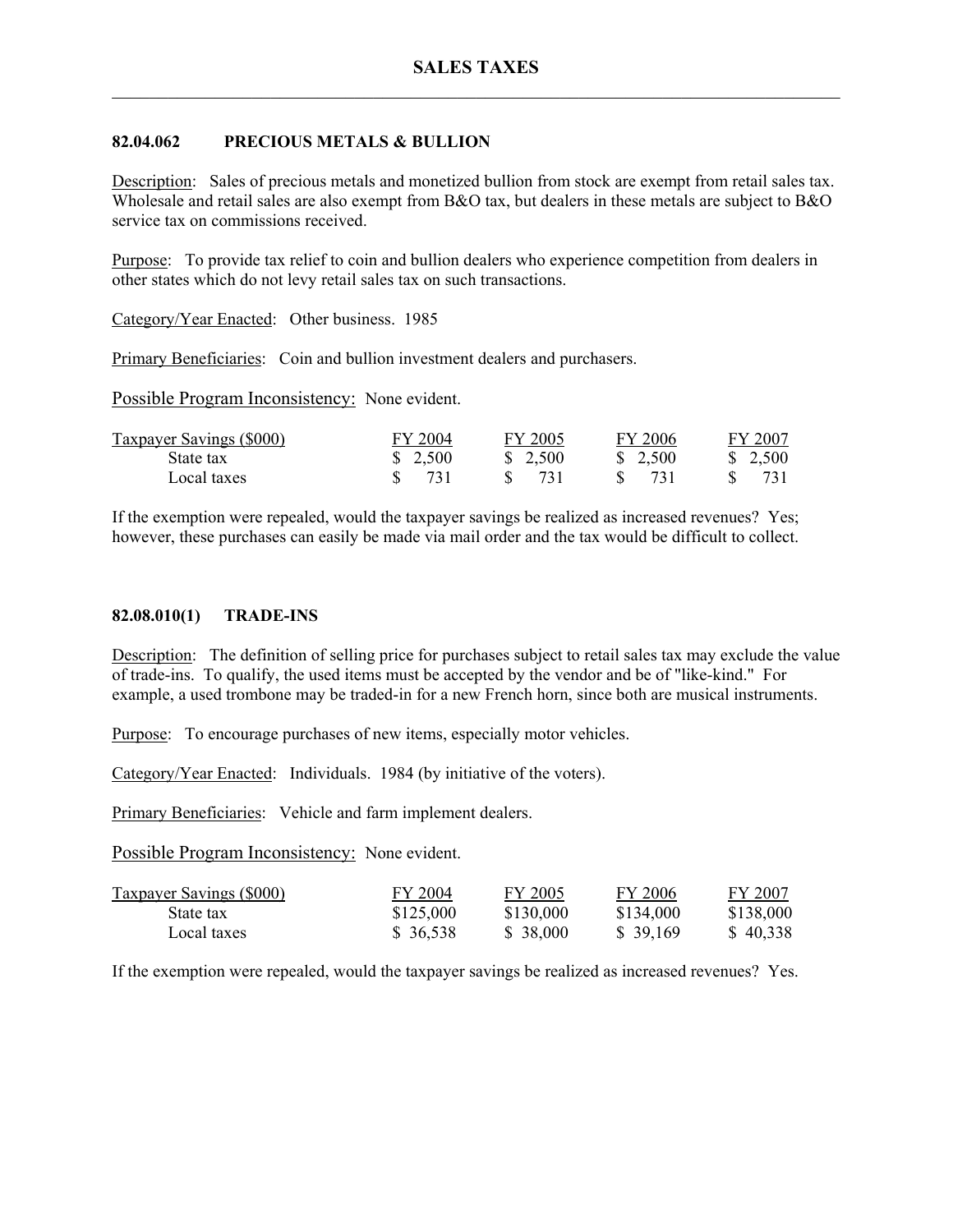# **82.08.0251 CASUAL AND ISOLATED SALES**

Description: Persons who are not otherwise engaged in business activities are not required to collect retail sales tax when they sell items or services meeting the definition of a retail sale to consumers. The buyers of such items or services remain liable for use tax on the value of these purchases.

Purpose: To limit retail sales tax collection and reporting to business entities. Also, the exemption recognizes the practical problems associated with locating and registering casual sellers.

Category/Year Enacted: Individuals. 1935

Primary Beneficiaries: Individuals who sell used items at "garage" sales and businesses that sell their used equipment.

Possible Program Inconsistency: None evident.

| <b>Taxpayer Savings (\$000)</b> | FY 2004  | FY 2005  | FY 2006  | FY 2007  |
|---------------------------------|----------|----------|----------|----------|
| State tax                       | \$ 4,765 | \$ 5,014 | \$ 5,325 | \$5,659  |
| Local taxes                     | \$1,393  | \$ 1.466 | \$ 1.557 | \$ 1.654 |

If the exemption were repealed, would the taxpayer savings be realized as increased revenues? Unlikely.

### **82.08.0253 NEWSPAPERS 82.12.0345**

Description: Newspapers are exempt from retail sales/use tax, including those sold by subscription and at newsstands. Department rules define newspaper as a publication of general interest issued at regular intervals of less than two weeks, containing articles of general interest and current events and without substantial binding.

Purpose: To recognize the practical problem of collecting sales tax on individual sales of about a nickel, the typical price of a newspaper in 1935. Arguments have also been made in the past that newspaper carriers (mostly youth) should not have to be responsible for collecting and reporting the tax; however, the billing function has now largely been centralized by the publisher.

Category/Year Enacted: Individuals. 1935; use tax exemption added in 1994.

Primary Beneficiaries: Publishers and purchasers of newspapers.

Possible Program Inconsistency: None evident.

| <b>Taxpayer Savings (\$000)</b> | FY 2004  | FY 2005  | FY 2006  | FY 2007  |
|---------------------------------|----------|----------|----------|----------|
| State tax                       | \$13,239 | \$13,977 | \$14,756 | \$15,578 |
| Local taxes                     | \$3,870  | \$4.086  | \$ 4.313 | \$4,554  |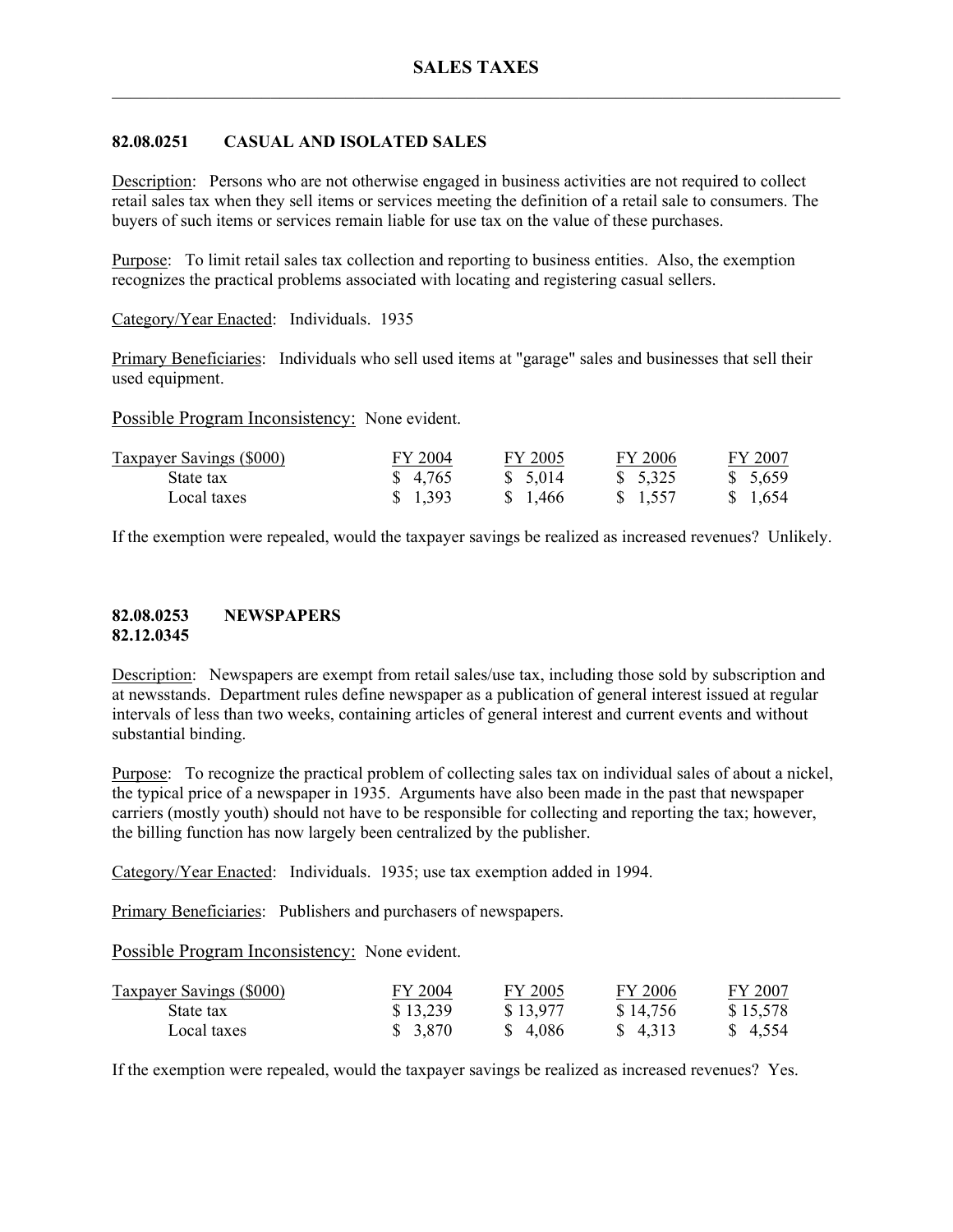## **82.08.02535 FUND-RAISING SALES OF MAGAZINES**

Description: Magazine subscriptions sold by schools or nonprofit organizations for purposes of raising funds to support their school or organization are exempt from retail sales tax.

Purpose: To support these organizations.

Category/Year Enacted: Nonprofit - other. 1995

Primary Beneficiaries: Schools and nonprofit youth organizations.

Possible Program Inconsistency: None evident.

| <b>Taxpayer Savings (\$000)</b> | FY 2004 | FY 2005 | FY 2006 | FY 2007 |
|---------------------------------|---------|---------|---------|---------|
| State tax                       | 434     | 447     | 460     | 474     |
| Local taxes                     | 127     |         |         | 138     |

If the exemption were repealed, would the taxpayer savings be realized as increased revenues? Yes.

## **82.08.02537 ACADEMIC TRANSCRIPTS 82.12.0347**

Description: Exemption from retail sales/use tax is provided for public and private educational institutions for the amount of fees charged for providing copies of academic transcripts on behalf of their current and former students.

Purpose: To provide tax relief for students who are charged for copies of academic transcripts sent on their behalf to other schools, prospective employers, etc.

Category/Year Enacted: Individuals. 1996

Primary Beneficiaries: Students. Also, public and private high schools and colleges which are relieved of the task of collecting sales tax on charges for providing transcripts.

Possible Program Inconsistency: None evident.

| Taxpayer Savings (\$000) | FY 2004 | FY 2005 | FV. | 12006 | FY 2007 |
|--------------------------|---------|---------|-----|-------|---------|
| State tax                | 116     |         |     |       |         |
| Local taxes              |         |         |     |       |         |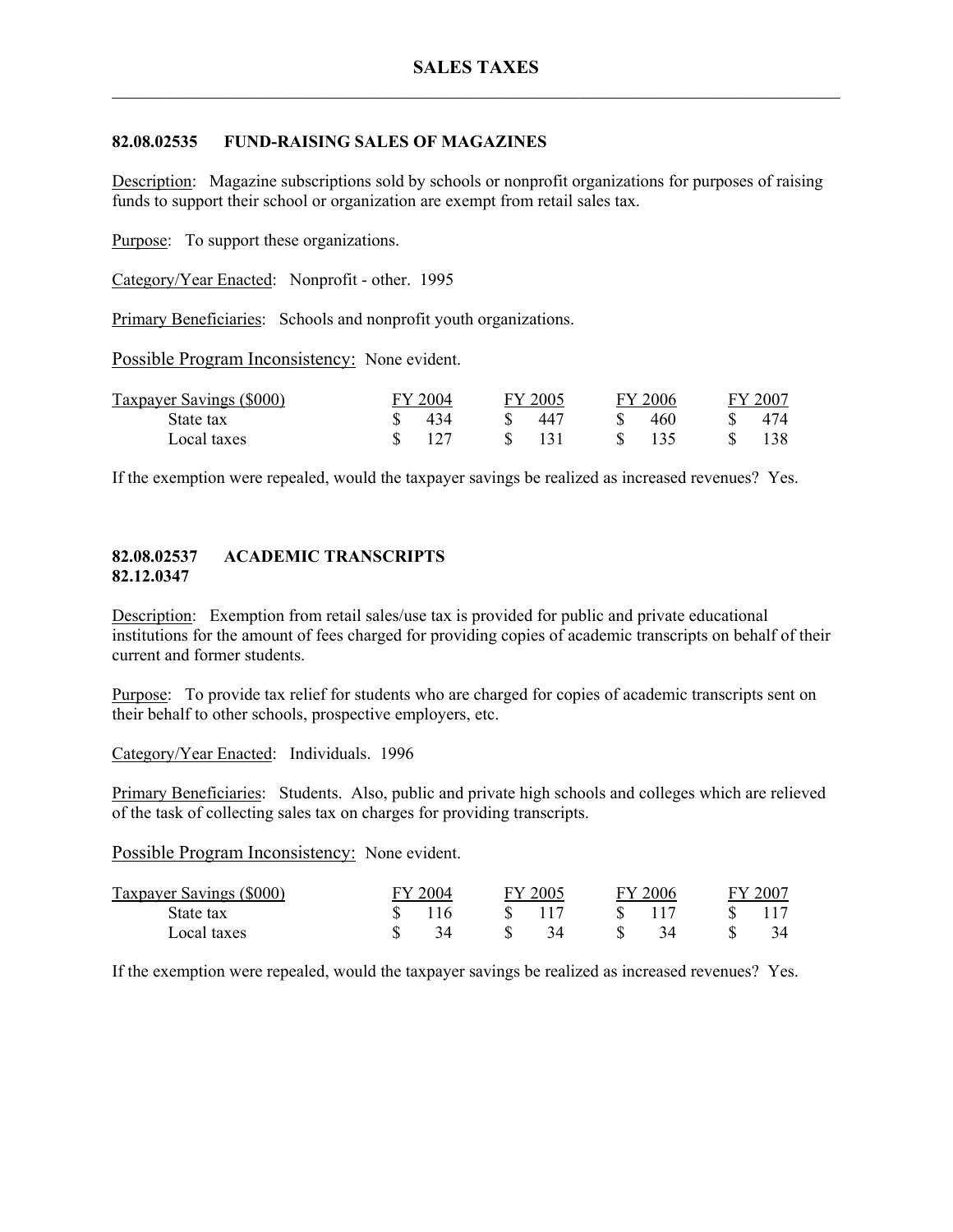# **82.08.0255(1b) MOTOR VEHICLE AND SPECIAL FUEL 82.12.0256(3)**

Description: Fuel that is subject to the motor vehicle fuel tax or special fuel tax (i.e., gasoline, diesel, propane, etc. that is used on public highways of the state) is exempt from retail sales/use tax.

Purpose: To avoid double taxation. However, there are other instances of products being subject to a tax at the distributor level and another tax at the retail level.

Category/Year Enacted: Individuals. 1935

Primary Beneficiaries: Individuals and businesses that purchase fuel for use on public highways.

Possible Program Inconsistency: None evident.

| <b>Taxpayer Savings (\$000)</b> | FY 2004   | FY 2005   | FY 2006   | FY 2007   |
|---------------------------------|-----------|-----------|-----------|-----------|
| State tax                       | \$249,521 | \$240,229 | \$251,762 | \$267,871 |
| Local taxes                     | \$72,937  | \$ 70.221 | \$73,592  | \$78,301  |

If the exemption were repealed, would the taxpayer savings be realized as increased revenues? Yes.

# **82.08.02573 NONPROFIT ORGANIZATION FUND-RAISING**

Description: Nonprofit organizations are exempt from retail sales tax on revenue they receive via fundraising activities, as long as the funds are used to support the purposes of the organization. The exemption does not extend to the regular operation of a bookstore, thrift shop or restaurant.

Purpose: To support the activities of these organizations.

Category/Year Enacted: Nonprofit - other. 1998; previously exemption was provided for bazaars, rummage sales and fund-raising auctions.

Primary Beneficiaries: Nonprofit organizations that conduct fund-raising activities.

Possible Program Inconsistency: None evident.

| Taxpayer Savings (\$000) | <sup>--</sup> Y 2004 | FY 2005 | FY 2006 | FY 2007 |
|--------------------------|----------------------|---------|---------|---------|
| State tax                | 426                  | 438     | 45'     | 465     |
| Local taxes              | 124                  | 128     |         | 136     |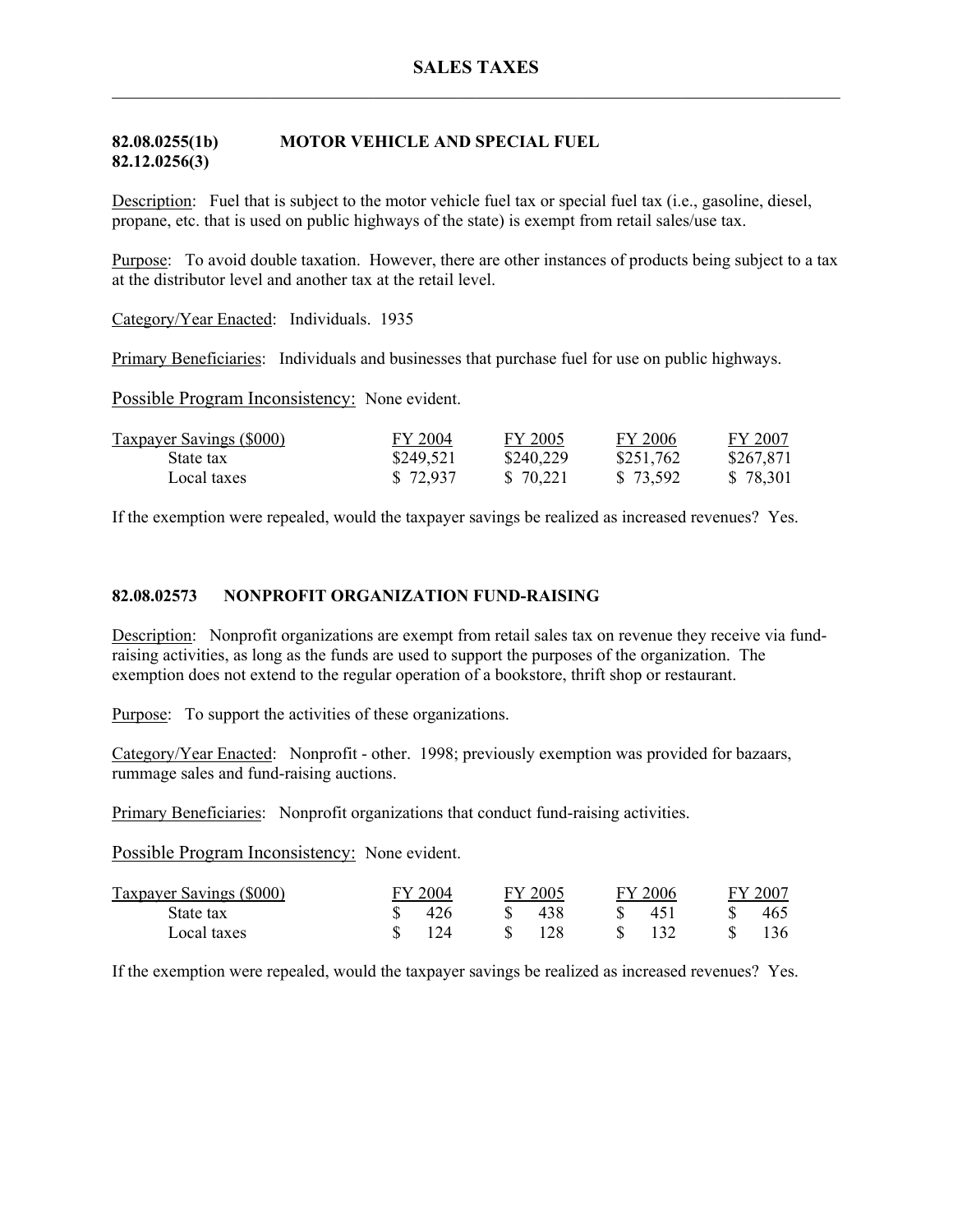#### **82.08.0258 RED CROSS 82.12.0259**

Description: The American Red Cross is exempt from retail sales/use tax on items they purchase.

Purpose: To support the programs and social benefits the Red Cross provides. Additionally, the Red Cross is considered as a nontaxable federal instrumentality under constitutional case law and could not be directly taxed by the state.

Category/Year Enacted: Nonprofit - health or social welfare. 1945

Primary Beneficiaries: The Red Cross is the only qualifying organization.

Possible Program Inconsistency: None evident.

Taxpayer Savings (\$000) Due to confidentiality requirements, the impact of this exemption cannot be publicly stated because it is believed to affect fewer than three taxpayers.

If the exemption were repealed, would the taxpayer savings be realized as increased revenues? No.

### **82.08.0282 RETURNABLE CONTAINERS 82.12.0276**

Description: Returnable food or beverage containers are exempt from retail sales/use tax.

Purpose: A retailer's purchase of nonreturnable food and beverage containers is normally exempt from sales/use tax because the containers are later sold to consumers. This exemption provides comparable treatment for returnable containers that would not otherwise qualify for the resale exemption, since the containers are not technically "sold" to the food or beverage purchaser.

Category/Year Enacted: Other business. 1974

Primary Beneficiaries: Firms that purchase containers for supplying food and beverages to consumers which could be returned by the consumer to the vendor.

Possible Program Inconsistency: None evident.

Taxpayer Savings (\$000) Minimal; many beverage containers are now plastic and nonreturnable; cans and bottles are more often recycled than returned to the vendor in this state.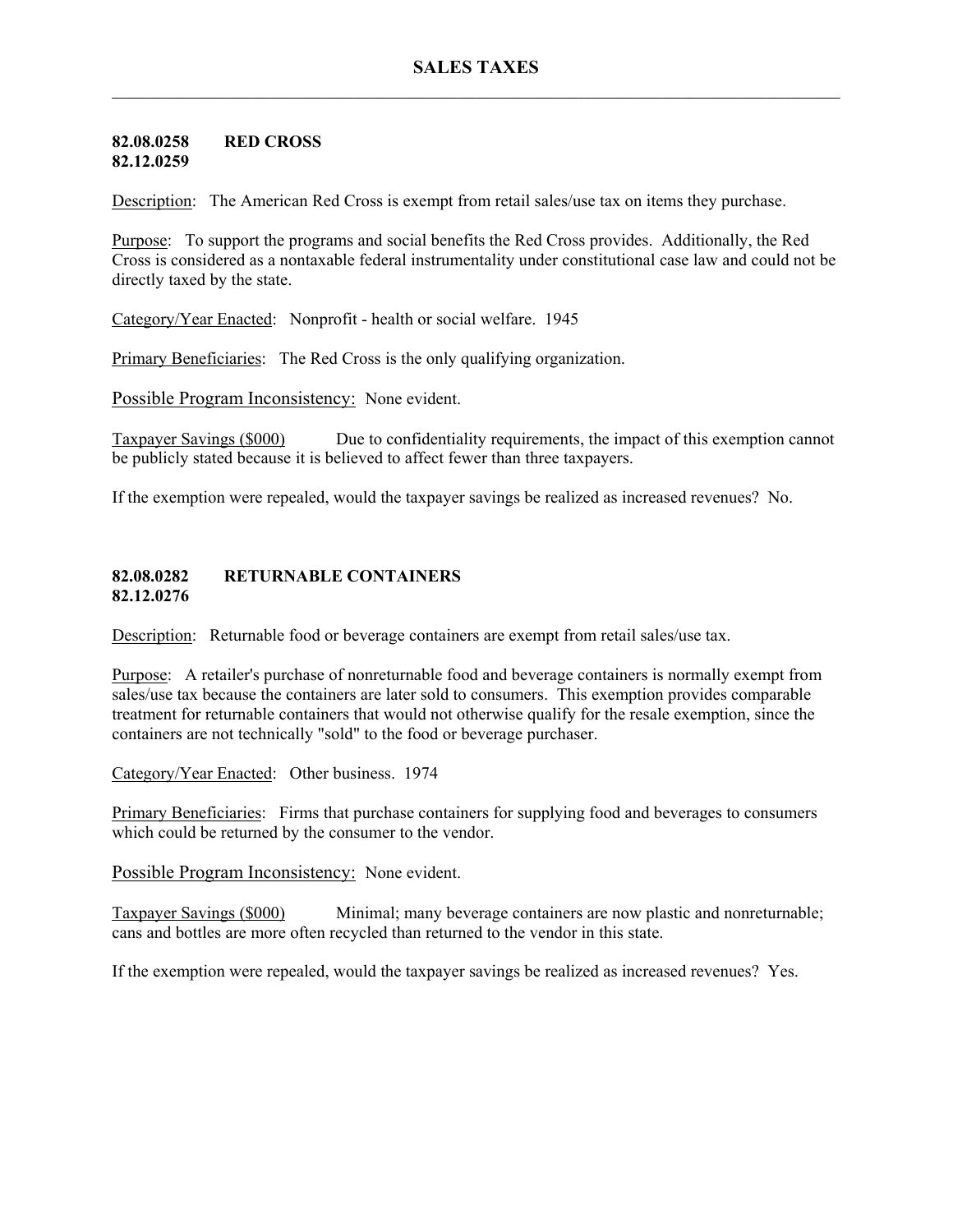# **82.08.0289 LOCAL RESIDENTIAL & COIN-OP TELEPHONE SERVICE**

Description: Exemption from retail sales/use tax is allowed for local calls made by residential telephone customers, calls made from coin-operated payphones, and calls made from cell phones by a customer whose primary place of use is outside the state.

Purpose: To relieve the tax burden for the "necessary" portion of telephone service (i.e., local calls by individuals). The coin-op exemption is for purposes of administrative simplicity, while the mobile telecommunication service exemption is consistent with the state's implementation of the federal mobile telecommunication act and is intended to clarify "sourcing" issues related to taxing cell phone usage.

Category/Year Enacted: Individuals. 1983; extended to out-of-state mobile phones in 2002.

Primary Beneficiaries: Residential telephone customers, coin-op phone users and nonresident owners of mobile phones.

Possible Program Inconsistency: None evident.

| <b>Taxpayer Savings (\$000)</b> | FY 2004  | FY 2005  | FY 2006  | FY 2007  |
|---------------------------------|----------|----------|----------|----------|
| State tax                       | \$42,000 | \$41,000 | \$41,000 | \$41,000 |
| Local taxes                     | \$12,300 | \$12,000 | \$12,000 | \$12,000 |

If the exemption were repealed, would the taxpayer savings be realized as increased revenues? Yes.

# **82.08.0291 RECREATION & PHYSICAL FITNESS SERVICES 82.12.02917**

Description: Exemption from retail sales/use tax is allowed for amusement, recreation and physical fitness services that are provided by nonprofit youth organizations and for physical fitness classes provided by a local government.

Purpose: To support the activities of youth organizations and to clarify that fees for physical fitness classes by local governments are not considered as enterprise income.

Category/Year Enacted: Nonprofit - charitable or religious. 1981, significant expansion in 1984.

Primary Beneficiaries: Approximately 200 nonprofit youth organizations and their members.

Possible Program Inconsistency: None evident.

| <b>Taxpayer Savings (\$000)</b> | FY 2004 | FY 2005  | FY 2006 | FY 2007  |
|---------------------------------|---------|----------|---------|----------|
| State tax                       | \$3,861 | \$ 3,977 | \$4.096 | \$ 4.219 |
| Local taxes                     | 891     | -918     | -945    | 974      |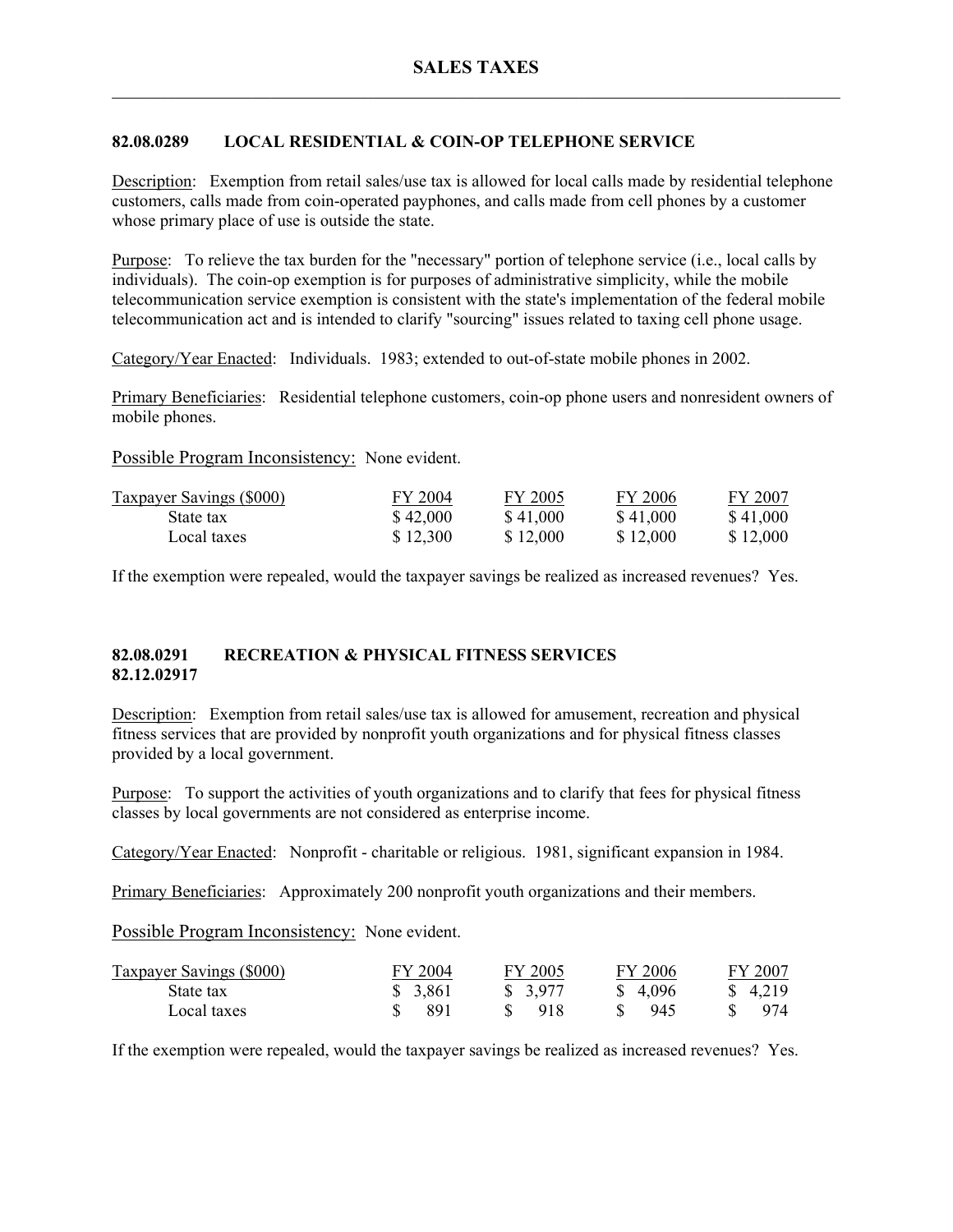### **82.08.0293 FOOD PRODUCTS 82.12.0293**

Description: Food products purchased for home consumption by humans are exempt from retail sales/use tax. Not included are items prepared by persons required to have a food-handler's license.

Purpose: To lessen the regressivity of the sales tax and to reduce the cost of essential items.

Category/Year Enacted: Individuals. 1977; adopted by initiative of the voters in November 1977, effective July 1, 1978. Note: the exemption was temporarily repealed from May 1982 through June 1983. In 2003, the statute was amended to add language conforming to the Streamlined Sales Tax Agreement; these extended the exemption to bottled water and removed the exemption for non-carbonated drinks containing less than 50 percent fruit juice.

Primary Beneficiaries: Consumers who purchase food for home consumption.

Possible Program Inconsistency: None evident.

| <b>Taxpayer Savings (\$000)</b> | FY 2004   | FY 2005   | FY 2006   | FY 2007   |
|---------------------------------|-----------|-----------|-----------|-----------|
| State tax                       | \$670,762 | \$719,056 | \$750,228 | \$783,388 |
| Local taxes                     | \$196,069 | \$210,186 | \$219,297 | \$228,990 |

If the exemption were repealed, would the taxpayer savings be realized as increased revenues? Yes.

## **82.08.0297 FOOD STAMP PURCHASES 82.12.0297**

Description: Items purchased with food stamps issued by the U.S. Dept. of Agriculture are exempt from retail sales/use tax. This includes products such as soft drinks, vitamins, and cold, prepared deli items which are not considered as food items for home consumption eligible for the sales tax exemption.

Purpose: Federal law requires states to exempt food stamp purchases from sales tax as a condition of participation in the federal food stamp program.

Category/Year Enacted: Individuals. 1987

Primary Beneficiaries: Food stamp recipients.

Possible Program Inconsistency: Yes; the definition of products eligible for sales tax exemption in RCW 82.08.0293 does not exactly correspond with the products which the federal government allows to be purchased with food stamps.

| Taxpayer Savings (\$000) | FY 2004 | FY 2005 | FY 2006  | FY 2007 |
|--------------------------|---------|---------|----------|---------|
| State tax                | \$1,465 | \$1,537 | \$ 1.604 | \$1,675 |
| Local taxes              | 428     | 449     | -469     | 490     |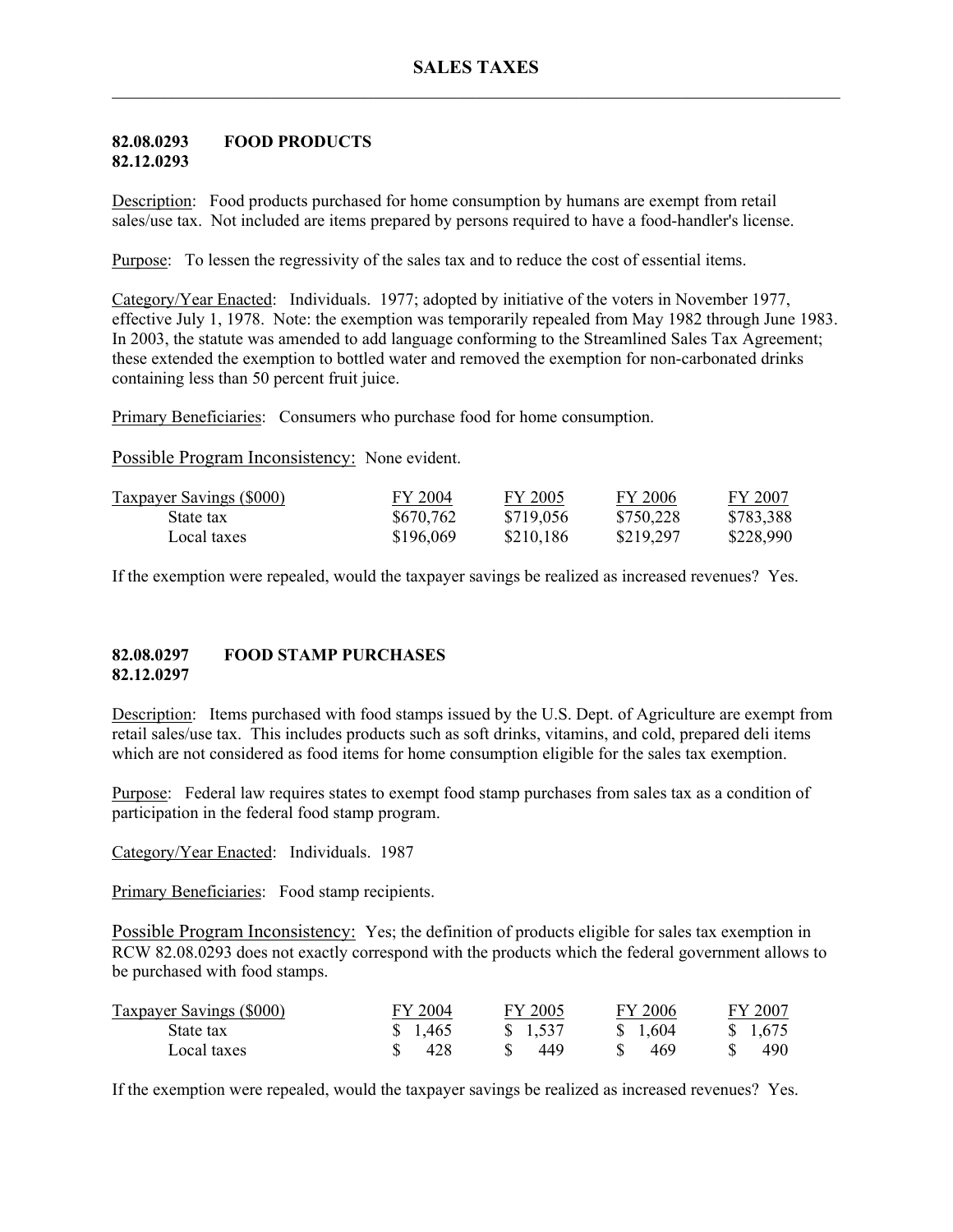## **82.08.031 ARTS AND CULTURAL ORGANIZATIONS 82.12.031**

Description: Items purchased by artistic or cultural organizations which are acquired for purposes of exhibition or presentation to the general public are exempt from retail sales/use tax. Included are objects of art, items with cultural value, objects used to create art (other than tools), and items used in displaying art and presenting cultural presentations and performances.

Purpose: To support these organizations and the social benefits they provide.

Category/Year Enacted: Nonprofit - arts or cultural. (However, the statute does not require nonprofit status.) 1981

Primary Beneficiaries: Artistic and cultural organizations and their patrons.

Possible Program Inconsistency: None evident.

| Taxpayer Savings (\$000) | FY 2004 | FY 2005 | FY 2006 | FY 2007 |
|--------------------------|---------|---------|---------|---------|
| State tax                | 760     | 760     | 760     | 760-    |
| Local taxes              | 220     | 220     | 220     | 220     |

If the exemption were repealed, would the taxpayer savings be realized as increased revenues? Yes.

### **82.08.032 USED PARK-MODEL TRAILERS 82.12.032**

Description: Exemption from retail sales/use tax is allowed for the sale, rental or lease (more than 30 days) of used park-model trailers. These units are defined as travel trailers of no more than 400 square feet which have lost their identity as a mobile unit by being permanently sited, placed on a foundation and connected to utilities.

Purpose: To provide tax treatment for used park-model trailers comparable to the treatment of residential real estate. The initial purchase of a park-model trailer, like the construction of a residential home built for an owner by a contractor, is subject to retail sales tax. Subsequent sales of park-model trailers are subject to real estate excise tax rather than retail sales tax, just as they are for other homes.

Category/Year Enacted: Individuals. 2001

Primary Beneficiaries: Purchasers/renters of park-model trailers.

Possible Program Inconsistency: None evident.

| <b>Taxpayer Savings (\$000)</b> | FY 2004 | FY 2005 | FY 2006 | FY 2007 |
|---------------------------------|---------|---------|---------|---------|
| State tax                       | 310     | 329     | 342     | 349     |
| Local taxes                     |         | 96      | 100     |         |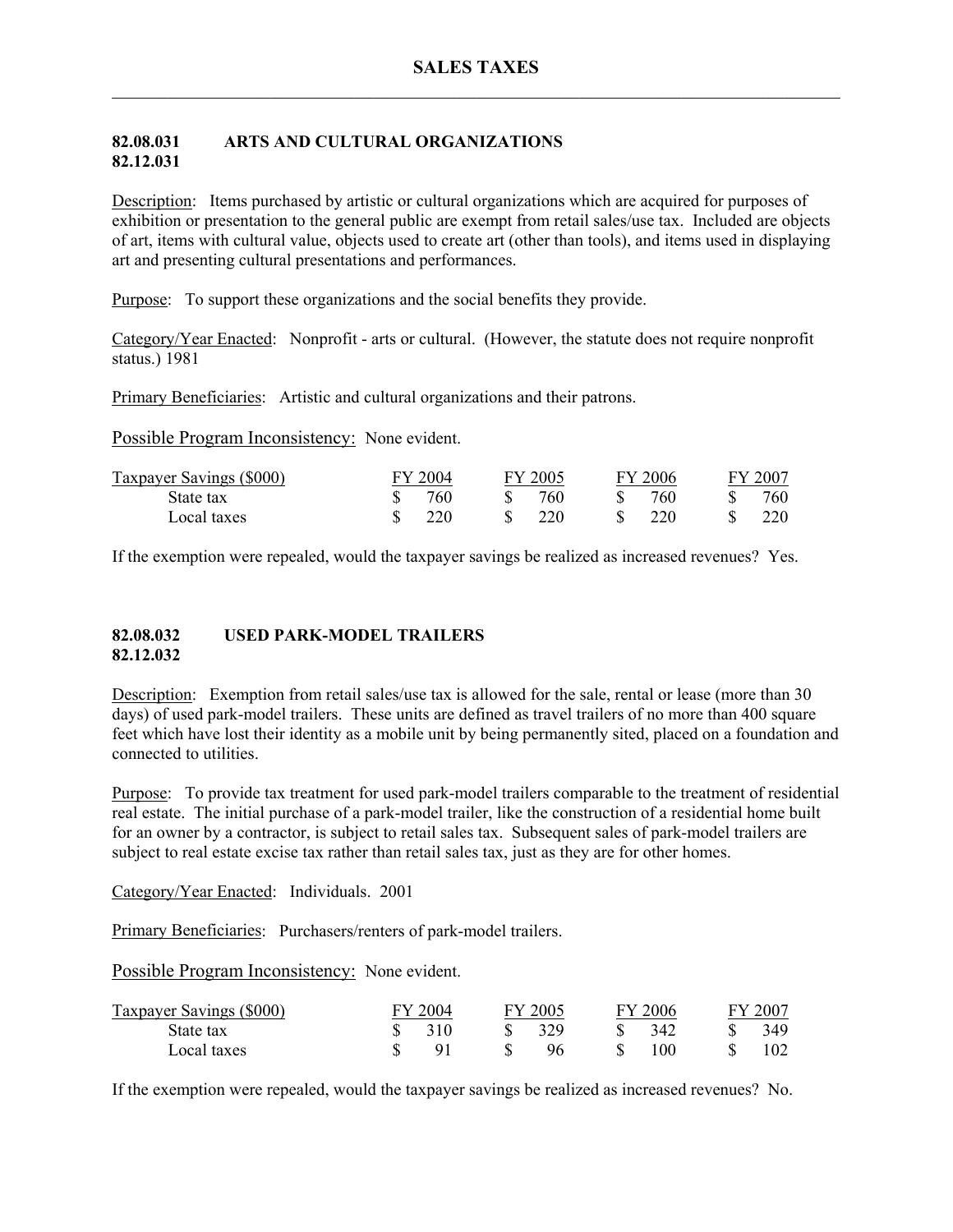### **82.08.033 USED MOBILE HOMES 82.12.033**

Description: Exemption from retail sales/use tax is allowed for the sale, rental or lease (more than 30 days) of a used mobile home that is attached to the land.

Purpose: To provide tax treatment for such mobile homes comparable to the treatment of residential real estate. The initial purchase of a mobile home, like the construction of a residential home built for an owner by a contractor, is subject to retail sales tax. Subsequent sales of mobile homes that are attached to the land are subject to real estate excise tax rather than retail sales tax, just as they are for other homes.

Category/Year Enacted: Individuals. 1979

Primary Beneficiaries: Purchasers/renters of used mobile homes.

Possible Program Inconsistency: None evident.

| <b>Taxpayer Savings (\$000)</b> | FY 2004  | FY 2005  | FY 2006  | FY 2007  |
|---------------------------------|----------|----------|----------|----------|
| State tax                       | \$14,294 | \$15,240 | \$16,248 | \$17,324 |
| Local taxes                     | \$ 3,943 | \$ 4.204 | \$4.482  | \$4.779  |

If the exemption were repealed, would the taxpayer savings be realized as increased revenues? No.

### **82.08.034 USED FLOATING HOMES 82.12.034**

Description: Exemption from retail sales/use tax is allowed for the sale, rental or lease (of more than 30 days) of a used floating home as defined in RCW 82.45.032.

Purpose: To provide tax treatment for used floating homes comparable to the treatment of residential real estate. The initial purchase of a floating home, like the construction of a residential home built for an owner by a contractor, is subject to retail sales tax. Subsequent sales of floating homes are subject to real estate excise tax rather than retail sales tax, just as they are for other homes.

Category/Year Enacted: Individuals. 1984

Primary Beneficiaries: Purchasers/renters of used floating homes.

Possible Program Inconsistency: None evident.

| Taxpayer Savings (\$000) | 2004 | FY 2005 | ЕV | 2006 | FY 200 |
|--------------------------|------|---------|----|------|--------|
| State tax                |      | 70.     |    | 70   | 70.    |
| Local taxes              |      |         |    |      |        |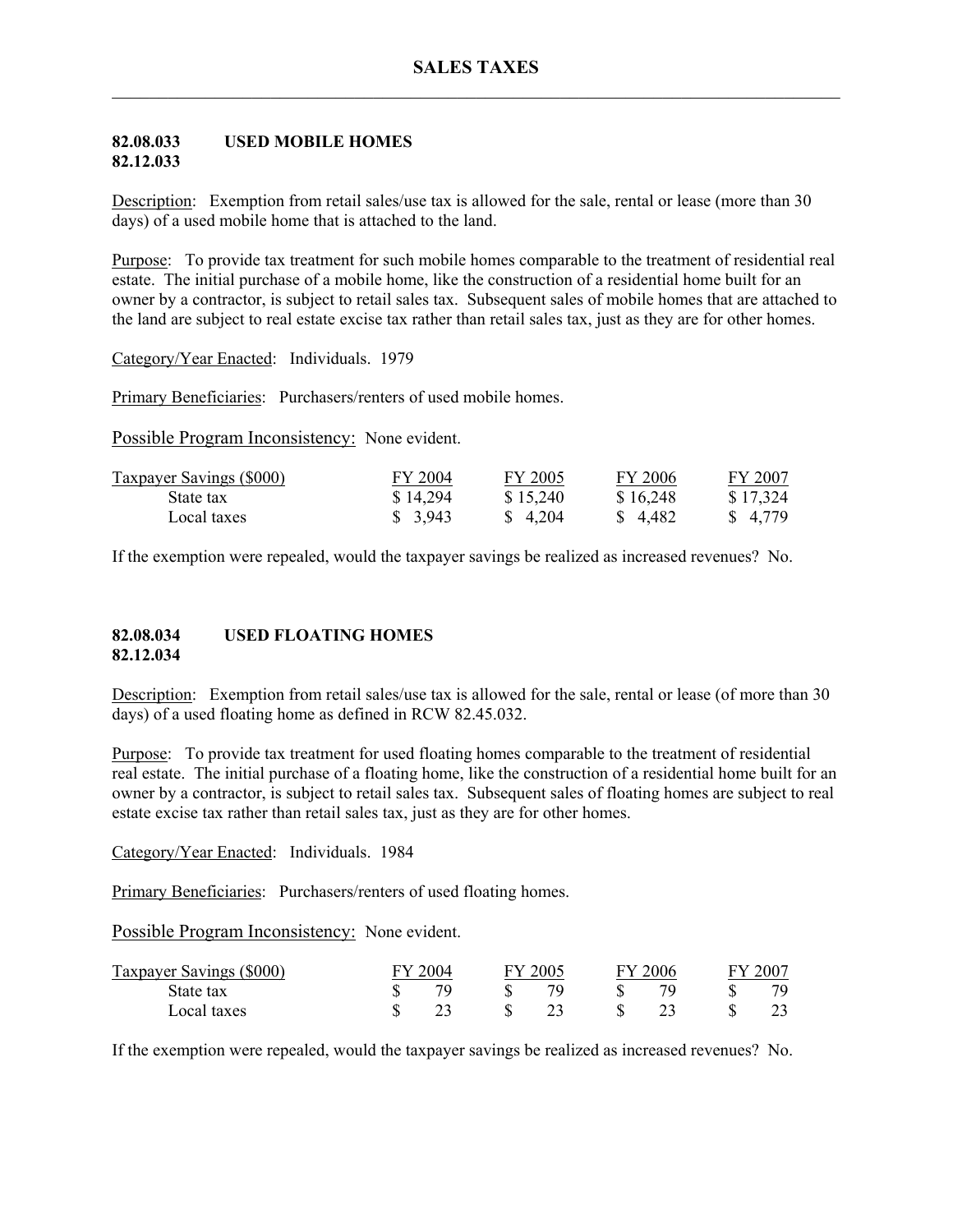## **82.08.036 CORE DEPOSITS; TIRE FEES 82.12.038**

Description: The value of returnable products accepted by vendors for recycling or remanufacturing is exempt from retail sales/use tax. Also, the statute excludes from the measure of sales/use tax the amount of the \$1.00 tire assessment imposed under RCW 70.95.510 (Note: this assessment expired on September 30, 1994).

Purpose: The exemption for core charges (items returned for recycling/remanufacturing) is unnecessary since these items are considered as trade-ins which are already exempt. The exemption for the tire assessment is unnecessary, since this fee expired in 1994.

Category/Year Enacted: Tax base. 1989

Primary Beneficiaries: Purchasers of rebuilt auto parts.

Possible Program Inconsistency: None evident.

Taxpayer Savings (\$000) Minimal

If the exemption were repealed, would the taxpayer savings be realized as increased revenues? No.

### **82.08.830 NONPROFIT CAMPS AND CONFERENCE CENTERS**

Description: Retail sales tax does not apply to items sold by nonprofit organizations at camps or conference centers, if the income from the sale is exempt from B&O tax and the property where the sale took place is exempt from property tax. The exemption covers items such as lodging, parking, meals, books, tapes and other products available only to participants of the camp or conference center event and not to the general public.

Purpose: To reduce the cost of operating such camps and conference centers and to support these nonprofit organizations.

Category/Year Enacted: Nonprofit - charitable or religious. 1997

Primary Beneficiaries: Participants at camps and conferences operated by nonprofit organizations.

Possible Program Inconsistency: None evident.

| Taxpayer Savings (\$000) | FY 2004 | FY 2005 | ĽV | 2006 | $FY$ 200 $^{\circ}$ |
|--------------------------|---------|---------|----|------|---------------------|
| State tax                |         | 139     |    | 44   |                     |
| Local taxes              |         | 4       |    |      |                     |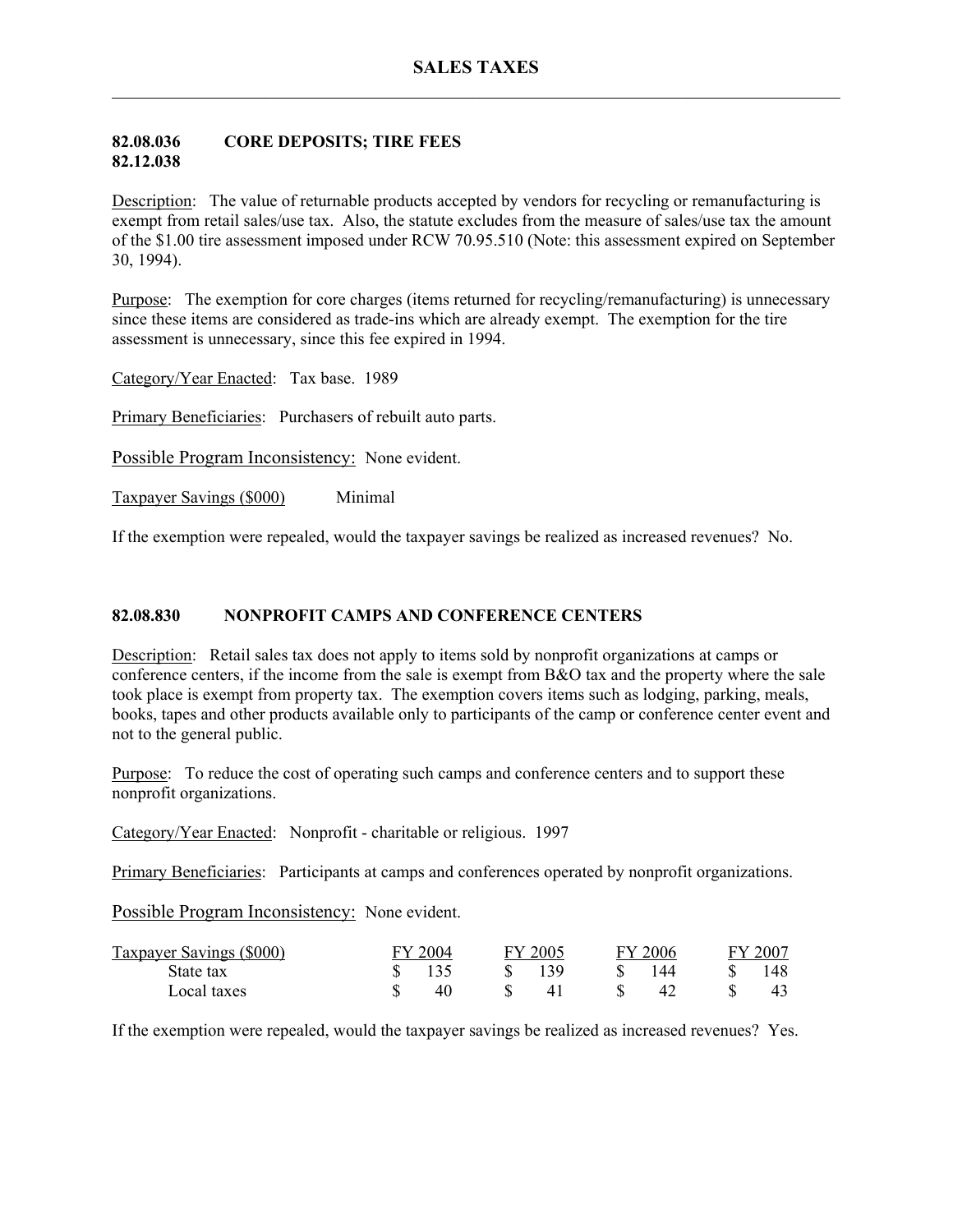#### **82.08.832 GUN SAFES 82.12.832**

Description: Retail sales/use tax does not apply to locked enclosures specifically designed to store firearms. The exemption does not include trigger lock devices.

Purpose: To encourage the purchase and use of gun safes.

Category/Year Enacted: Individuals. 1998

Primary Beneficiaries: Persons who purchase gun safes.

Possible Program Inconsistency: None evident.

| Taxpayer Savings (\$000) | FY 2004 | FY 2005 | FY 2006 | 2007 |
|--------------------------|---------|---------|---------|------|
| State tax                |         |         |         |      |
| Local taxes              |         |         |         |      |

If the exemption were repealed, would the taxpayer savings be realized as increased revenues? Yes.

### **82.08.950 ELECTRICITY AND STEAM 82.12.950**

Description: This statute specifically exempts electricity and steam from retail sales/use tax. (NOTE: This new exemption does not change the taxability of electricity and steam, which were previously excluded from the definition of tangible personal property subject to Washington sales/use tax. However, the wording of this new statute is necessary to conform to the Streamlined Sales Tax definitions.)

Purpose: This exemption was enacted to bring Washington sales tax law into conformity with the Streamlined Sales Tax Agreement. The Agreement provides universal definitions for sales/use tax purposes across states and simplifies tax compliance for multi-state retailers.

Category/Year Enacted: Tax base. 2003

Primary Beneficiaries: Purchasers of electricity and steam.

Possible Program Inconsistency: None evident.

Taxpayer Savings (\$000) None; this statute is necessary for definitional purposes only.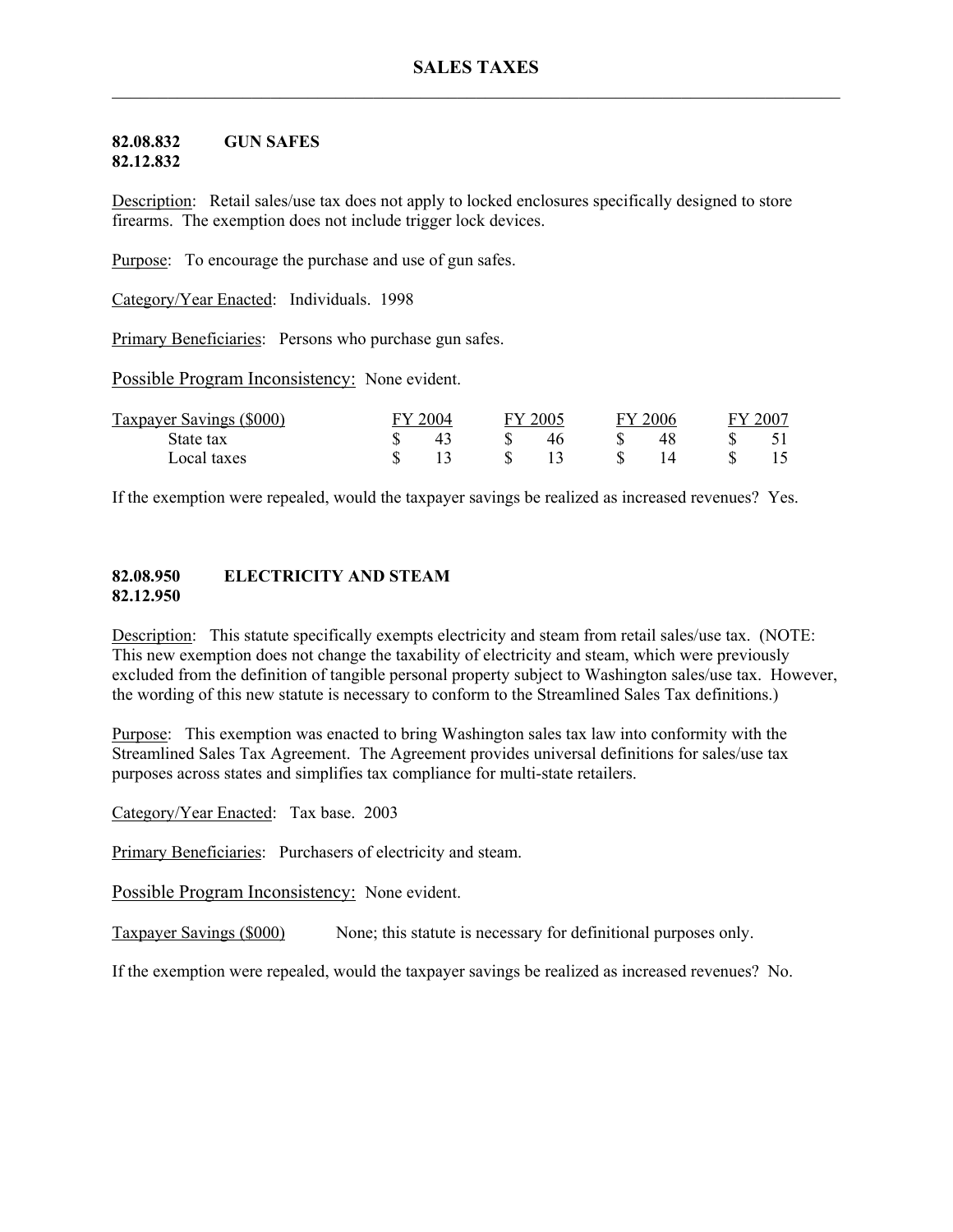# **82.14.410 LOCAL SALES TAX RATE CAP FOR LODGING 67.28.181**

Description: These statutes exempt charges for lodging from any retail sales/use tax levied by a local government jurisdiction after December 1, 2000, if the local tax would have resulted in a combined tax rate on such charges in excess of 12.0 percent or the rate that would otherwise have applied on December 1, 2000. Included in the calculation of the maximum tax rate that would have applied on December 1, 2000 are the state retail sales tax (6.5%); city/county local sales tax (1.0%); transit district local sales tax  $(0.6\%)$ ; criminal justice local sales tax  $(0.1\%)$ ; the state convention center tax on hotels with more than 60 units that applies in King County (7.0% within Seattle; 2.8% elsewhere), and hotel/motel taxes levied by cities and counties (2.0%). These totaled 15.2 percent for lodging within Seattle and 12.0 percent elsewhere. As a result, lodging at facilities with more than 60 units in Seattle was excluded from the additional local sales tax for transit (rate increased from 0.6 to 0.8% in April 2001). Similarly, local sales taxes in parts of Pierce County have been restricted from new or increased local taxes on charges for lodging. To date, these are the only jurisdictions impacted by the rate cap.

Purpose: To honor the maximum rate on lodging taxes per RCW 67.28.181 and to encourage tourist activities in areas with high tax rates.

Category/Year Enacted: Other business. 2001

Primary Beneficiaries: Hotels/motels in Seattle with more than 60 units and hotels/motels of any size in Pierce County and their customers.

Possible Program Inconsistency: None evident.

| Taxpayer Savings (\$000) | FY 2004 | FY 2005 | FY 2006  | 2007 |
|--------------------------|---------|---------|----------|------|
| State tax                |         |         |          |      |
| Local taxes              | \$1,285 | \$1,324 | \$ 1.364 | ,405 |

If the tax rate cap were repealed, would the taxpayer savings be realized as increased revenues? Yes.

## **82.14.430 REGIONAL TRANSPORTATION TAX; MOTOR VEHICLES**

Description: This statute authorizes a regional transportation investment district to levy a local retail sales/use tax of up to 0.5 percent to finance regional transportation projects. Subsection (1) exempts motor vehicles from the local tax. However, subsection  $(2)$  imposes a special use tax at the same tax rate on motor vehicles purchased by residents of the district.

Purpose: This unique tax arrangement enables vehicle dealers located within such a district to avoid having to collect the 0.5 percent local sales tax for regional transportation from purchasers of new or used vehicles who reside outside of the district. Conversely, residents of the district who purchase vehicles from dealers located outside of the district will still be subject to the tax.

Category/Year Enacted: Tax base. 2002

Primary Beneficiaries: Tax not yet imposed.

Possible Program Inconsistency: None evident.

Taxpayer Savings (\$000) None; local tax not yet imposed.